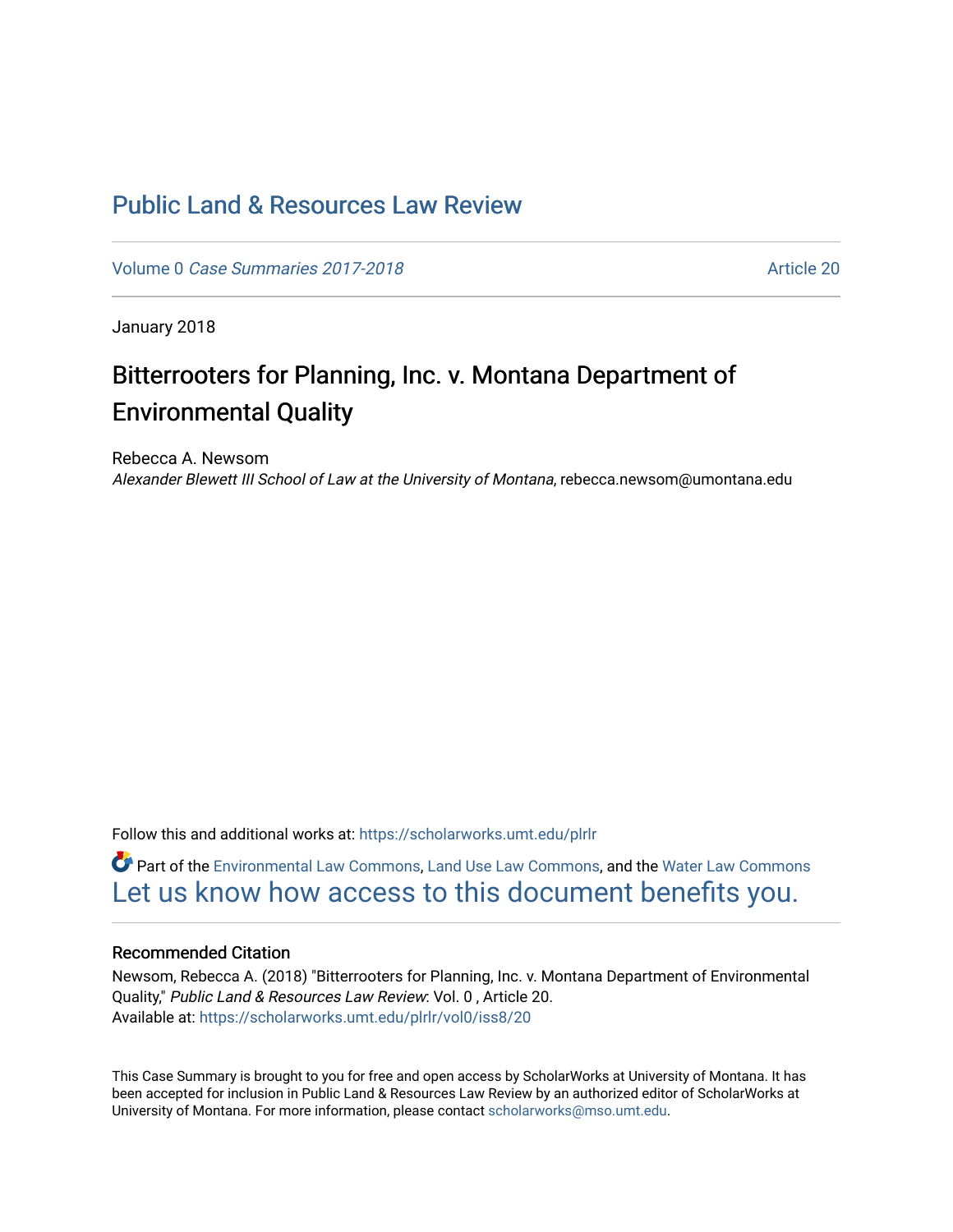### *Bitterrooters for Planning, Inc. v. Montana Department of Environmental Quality***, 2017 MT 222, 388 Mont. 453, 401 P.3d 712**

### **Rebecca Newsom**

In *Bitterrooters for Planning, Inc. v. Montana Department of Environmental Quality*, the Montana Supreme Court found that the Montana Department of Environmental Quality did not violate the Montana Environmental Policy Act when the department issued a wastewater discharge permit for a large retail merchandise store. This decision enforced a narrow interpretation of agency requirements under the Montana Department of Environmental Quality Act, focusing only on direct effects with a close causal connection to the agency action.

#### I. INTRODUCTION

The Montana Environmental Policy Act ("MEPA") sets forth procedural requirements requiring an agency to "take a hard look" when contemplating any agency action that may impact the human environment.<sup>1</sup> MEPA's "hard look" requirement is not expressly laid out and often left to agency discretion.<sup>2</sup> MEPA requires that an agency produce a formal environmental impact statement ("EIS") if the contemplated action will "significantly affect the quality of the human environment" as determined by a preliminary environmental assessment  $("EA")$ .<sup>3</sup> If the EA determines no possible significant effects, no EIS is required.<sup>4</sup> MEPA also mandates agency evaluation of cumulative impacts "when appropriate," but does not specify how this evaluation should be done.<sup>5</sup> Since MEPA is modeled after the National Environmental Policy Act ("NEPA"), Montana courts generally find federal guidance persuasive in interpreting similar provisions of MEPA.<sup>6</sup>

In *Bitterrooters for Planning, Inc. v. Montana Department of Environmental Quality*, Bitterrooters for Planning, Inc. and Bitterroot River Protective Association, Inc. (collectively "Bitterrooters") brought action against the Montana Department of Environmental Quality ("DEQ").<sup>7</sup> Bitterrooters sought judicial review of an EA issued by DEQ

<sup>1.</sup> Bitterrooters for Planning, Inc. v. Montana Department of Environmental Quality, 2017 MT 222, ¶ 17, 388 Mont. 453, 401 P.3d 712 (citing MONT. CODE ANN. §§ 75-1-102, 75-1-201(1), 75-1-220(5) (2017); quoting Montana Wildlife Fed. v. Mont. Bd. of Oil & Gas Conserv., 2012 MT 128, ¶ 43, 331 Mont. 483, 133 P.3d 224).

<sup>2.</sup> *Id*. ¶¶ 17-18.

<sup>3.</sup> *Id.* ¶ 20 (citing MONT. CODE ANN. § 75-1-201(1)(b)(iv)).

<sup>4.</sup> *Id*.; *see* MONT. CODE ANN. § 75-1-102.

<sup>5.</sup> *Bitterrooters for Planning*, at ¶ 20.

<sup>6.</sup> *Id*. ¶ 18.

<sup>7.</sup> *Id*. ¶ 1.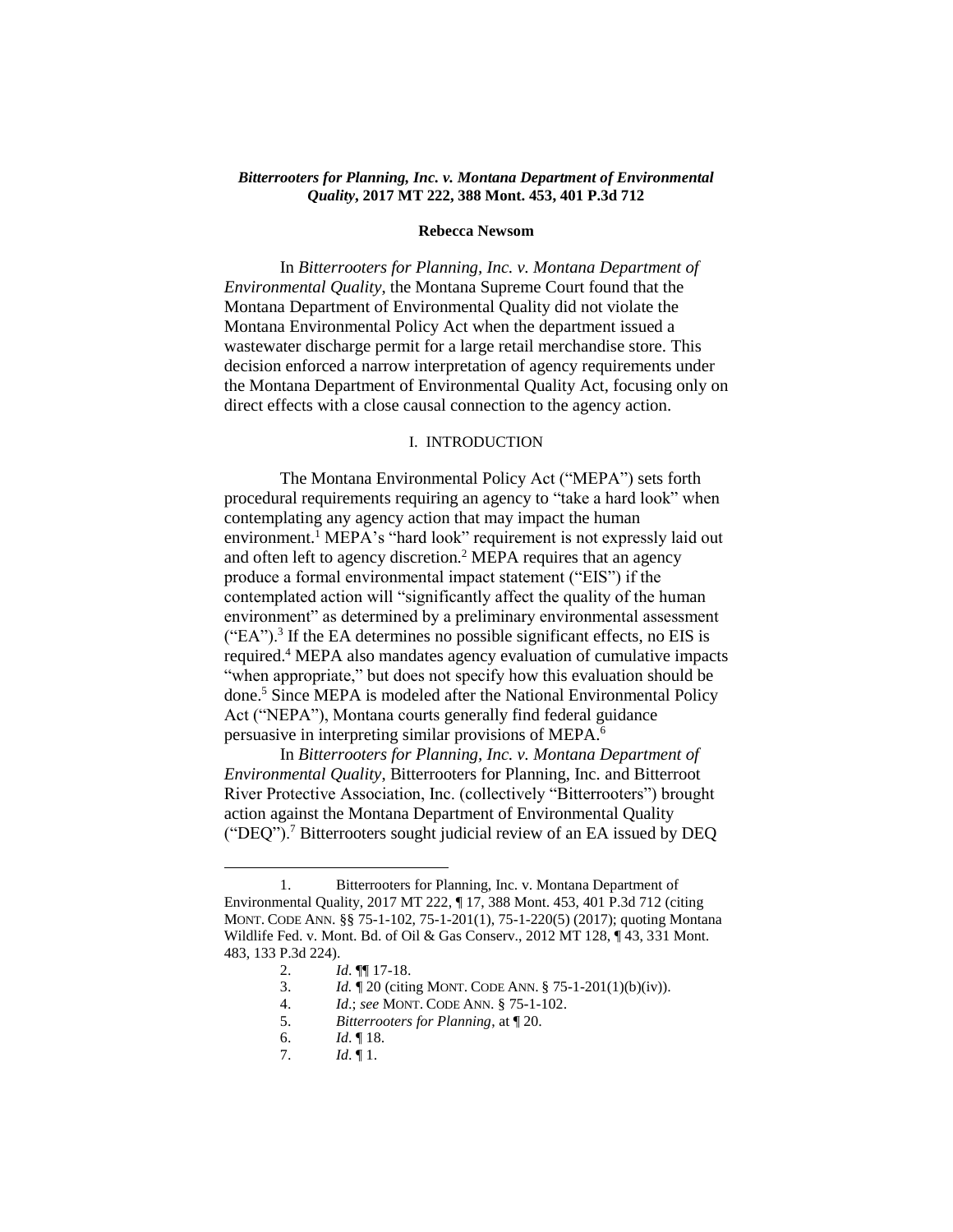regarding DEQ's wastewater discharge permitting process, alleging the process violated MEPA.<sup>8</sup> Current landowners of the potential site also intervened seeking enforcement of administrative rules under the Montana Water Quality Act ("MWQA"), which required DEQ to identify the actual owner or operator before issuing a wastewater discharge permit for a contemplated facility.<sup>9</sup>

The Montana Supreme Court determined that DEQ did not violate MEPA by issuing the Montana groundwater pollution control system ("MGWPCS") permit because DEQ adequately considered all water-quality-related environmental impacts of the construction and operation of the contemplated facility.<sup>10</sup> The Court held that secondary non-water-related impacts of issuing a MWQA permit did not fall within DEQ's lawful authority and thus did not require consideration in the agency's EA.<sup>11</sup> However, the Court also held that DEQ violated the standard requirement that a MGWPCS permit application disclose the actual owner or operator of the contemplated facility seeking said permit.<sup>12</sup>

# II. FACTUAL AND PROCEDURAL BACKGROUND

On April 3, 2014, an engineering firm in Columbus, Ohio applied to the Montana DEQ for a MGWPCS permit to discharge wastewater into groundwater on a potential commercial development site near Hamilton, Montana.<sup>13</sup> The application contained nearly all standard information required by DEQ for issuance of a MGWPCS permit.<sup>14</sup> However, the application did not identify the potential facility name or its actual potential owner or operator. <sup>15</sup> DEQ requested the missing information, but the applicants responded only by reiterating that the facility name was "Parcel #698800" and Lee Foss would be the party responsible for adherence to the permit.<sup>16</sup> However, Foss undisputedly did not intend to actually own or operate the facility, but rather use the permit to enable sale of the property and then transfer the property to an unknown third party.<sup>17</sup>

In addition to the unidentified owner or operator in the application, Bitterrooters also argued that DEQ did not adequately follow MEPA procedures.<sup>18</sup> By May 2014, DEQ issued a draft EA concluding that "the contemplated wastewater discharge would not exceed applicable water quality standards and thus would have no significant

| 8.  | Id.             |
|-----|-----------------|
| 9.  | <i>Id.</i> 13.  |
| 10. | <i>Id.</i> 135. |
| 11. | Id              |
| 12. | Id. 144.        |
| 13. | Id. $\P$ 2.     |
| 14. | $Id. \P 3.$     |
| 15. | Id.             |
| 16. | <i>Id.</i> 16.  |
| 17. | Id.             |
| 18. | <i>Id.</i> 13.  |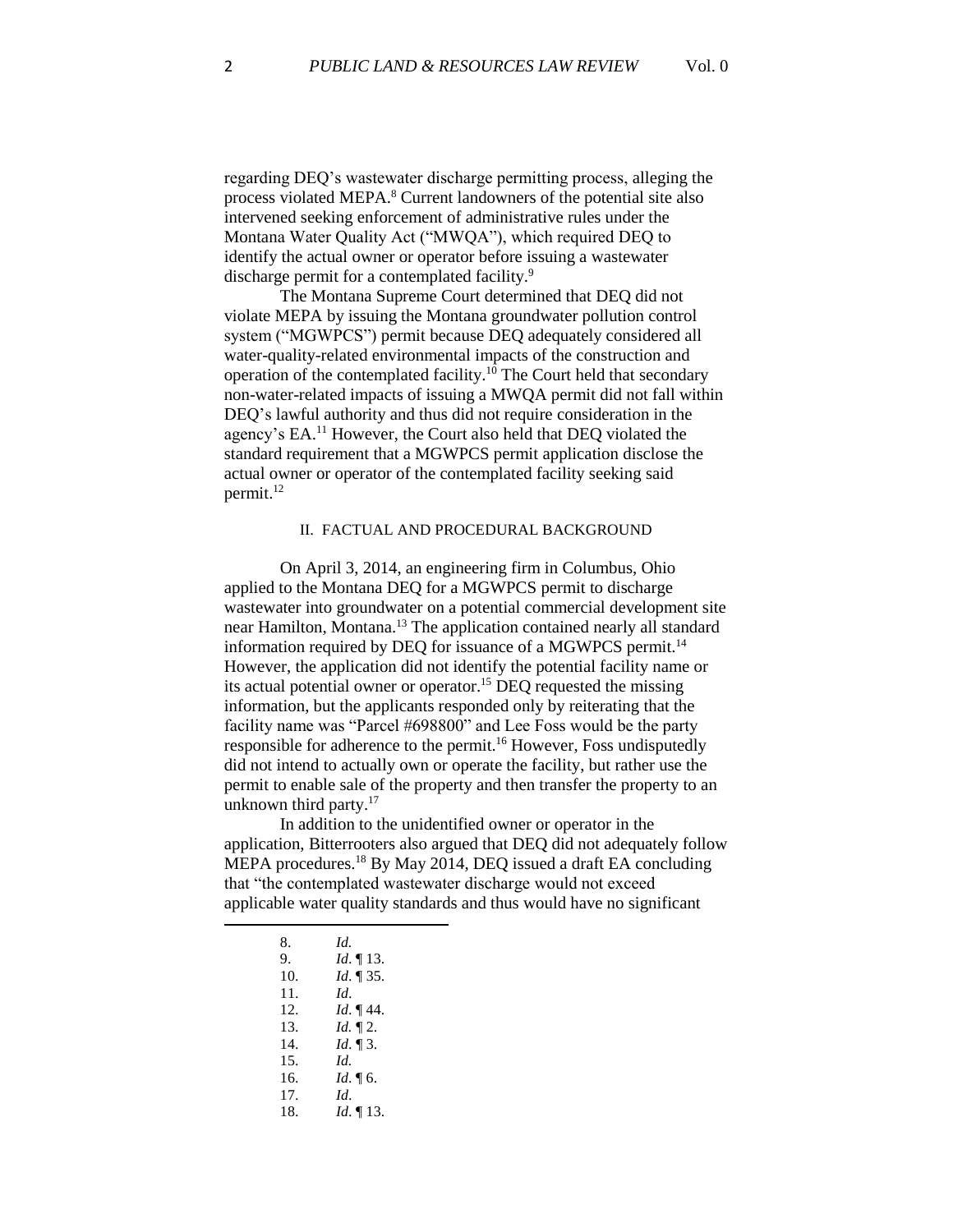adverse effects [on] the human and physical environment."<sup>19</sup> The draft EA found that construction of the facility "would have the potential" to impact various standard human environmental checklist factors, but found "no significant adverse impact."<sup>20</sup> After an extended public comment period, during which DEQ responded to all relevant inquiries while avoiding substantial amendments to the EA, DEQ released a final EA, fact sheet, and issued the MGWPCS permit to Foss.<sup>21</sup> DEQ emphasized in the final EA that under MEPA, DEQ had "limited authority to regulate groundwater discharges to ensure the protection of the beneficial uses of state waters and compliance with the applicable *water quality standards*." <sup>22</sup> Hence, the only significant change made to the EA after the public comment period was a lowered "permissible level of phosphorous discharge from the proposed wastewater treatment facility."<sup>23</sup> DEQ noted that they were obligated only to respond to comments regarding the groundwater discharge, adequacy of the owner or operator self-monitoring the facility, and down-gradient water quality monitoring.<sup>24</sup> DEQ did not respond to the majority of public concerns raised because they were non-water-quality-related impacts, and thus "beyond the scope" of DEQ's EA analysis.<sup>25</sup>

In turn, Bitterrooters petitioned the Montana First Judicial District Court for judicial review, alleging that DEQ's wastewater discharge permit issuance process violated MWQA, MEPA, and Montana's Constitutional right to public participation in governmental deliberations.<sup>26</sup> The district court granted summary judgment for Bitterrooters, finding that DEQ violated MWQA, MEPA, and Montana Administrative Rules of Procedure.<sup>27</sup> DEQ appealed the ruling, contending that it adhered to MEPA because it considered water quality impacts and had no further obligation to consider construction and operation of the potential facility.<sup>28</sup>

#### III. ANALYSIS

The Montana Supreme Court reviewed DEQ's environmental review under MEPA's "arbitrary and capricious" standard.<sup>29</sup> In other words, an agency's action will be upheld as long as it is lawful, unless the Court determines the action did not consider all relevant factors or

 $\overline{\phantom{a}}$ 

<sup>19.</sup> *Id*. ¶ 8 (internal quotations omitted).

<sup>20.</sup> *Id*.

<sup>21.</sup> *Id*. ¶ 9.

<sup>22.</sup> *Id.* ¶ 12 (emphasis added).

<sup>23.</sup> *Id*. ¶ 10.

<sup>24.</sup> *Id.*  $\P$  11.

<sup>25.</sup> *Id*.

<sup>26.</sup> *Id*. ¶ 13 (citing MONT. CONST. art. II, § 8; MONT. CODE ANN. § 2- 3-101 (2017); Mont. Admin. R. 17.4.609(3)(d) (2017)).

<sup>27.</sup> The district court dismissed the right-to-participate claim due to the applicable statute of limitations. *Id*.

<sup>28.</sup> *Id*. ¶ 14 (emphasis added).

<sup>30.</sup> *Id*. (citing MONT. CODE ANN. § 75-1-201(6)(a)(iii)).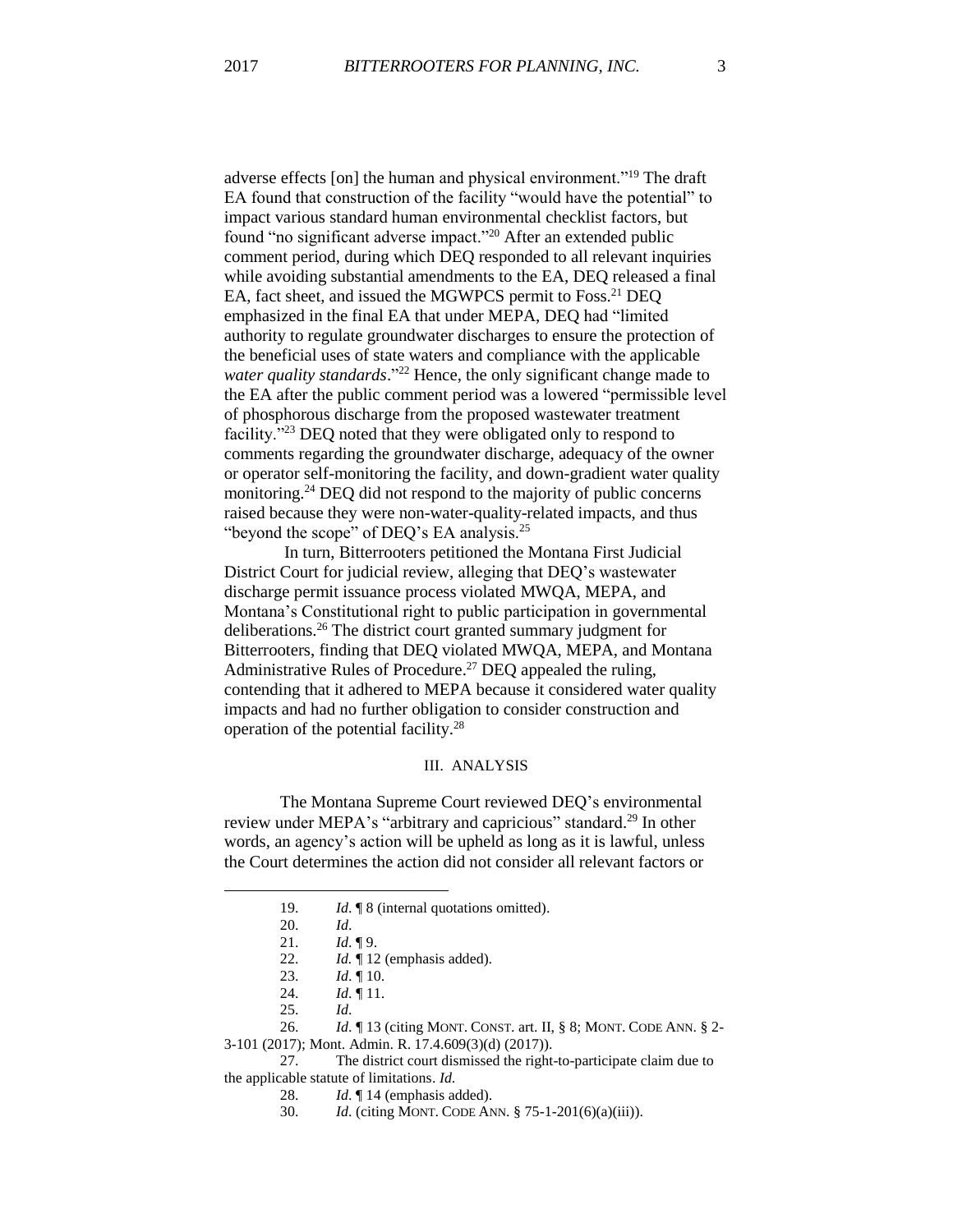l

relied on faulty judgment.<sup>30</sup> MEPA states that "any contemplated agency action that may have an impact on the human environment," triggers a mandatory environmental review by the agency.<sup>31</sup> If an EA finds no significant effects on the quality of the human environment, a formal environmental impact statement is not required.<sup>32</sup>

# *A. MEPA Review of a Requested DEQ Groundwater Discharge Permit*

MEPA requires a state agency, "*when appropriate*, [to] evaluate the cumulative impacts of a proposed project."<sup>33</sup> Due to the vagueness of the statute, the Montana legislature has instructed the Montana Board of Environmental Review ("BER") to regulate the specific MEPA requirements for DEQ actions.<sup>34</sup> Under BER requirements, a preliminary EA must include "'an evaluation of the impacts, including cumulative and secondary impacts,' on the 'physical environment' and on the 'human population in the area to be affected by the proposed action.'" 35 Criteria for reviewing secondary impacts of a proposed action also includes the phrase "where appropriate" and is listed in Admin. R. M.  $17.4.609(3)$ (e).<sup>36</sup> The Court concluded that "where appropriate" language renders a section permissive, meaning secondary impacts must be determined only when the nature of the proposed state action calls for such evaluation. $37$ 

According to the Administrative Rules of Montana, the secondary impacts that must be included in the EA are defined as, "further impact[s] to the human environment that may be stimulated or induced by or otherwise result from a direct impact of the action."<sup>38</sup> Since no Montana statute defines "direct impact," the Court defers to NEPA, MEPA's federal counterpart.<sup>39</sup> Under NEPA, "direct effects" are defined as "effects or impacts caused by the action . . . at the same time and place."<sup>40</sup> In *Public Citizen*, *<sup>41</sup>* the U.S. Supreme Court rejected the Ninth Circuit's but-for standard of causation, in which NEPA review is triggered merely because an environmental effect would not happen but for the agency's action.<sup>42</sup> The Supreme Court instead held that NEPA has a "demanding causation standard," and there must be "a reasonably close

|               | 31. | $Id. \P\P 15-16.$                                                        |
|---------------|-----|--------------------------------------------------------------------------|
|               | 32. | <i>Id.</i> 17 (citing MONT. CODE ANN. §§ 75-1-102, 75-1-201(1), 75-      |
| $1-220(5)$ ). |     |                                                                          |
|               | 33. | <i>Id.</i> $\mathbb{I}20$ (citing MONT. CODE ANN. § 75-1-201(1)(b)(iv)). |
|               | 34. | <i>Id.</i> 121 (quoting MONT. CODE ANN. § 75-1-208(11)).                 |
|               | 35. | Id.                                                                      |
|               | 36. | <i>Id.</i> (quoting Mont. Admin. R. 17.4.609(3)(d)-(e) (2017)).          |
|               | 37. | <i>Id.</i> $\P$ 22.                                                      |
|               | 38. | Id.                                                                      |
|               | 39. | <i>Id.</i> 124 (quoting Mont. Admin. R. 17.4.603(18)).                   |
|               | 40. | Id.                                                                      |
|               | 41. | <i>Id.</i> 124 (citing 40 C.F.R. § 1508.8(a) (2017)).                    |
|               | 42. | Department of Transportation v. Public Citizen, 541 U.S. 752             |
| $(2004)$ ).   |     |                                                                          |
|               | 43. | <i>Id.</i> 126 (citing <i>Public Citizen</i> , 541 U.S. at 758-62).      |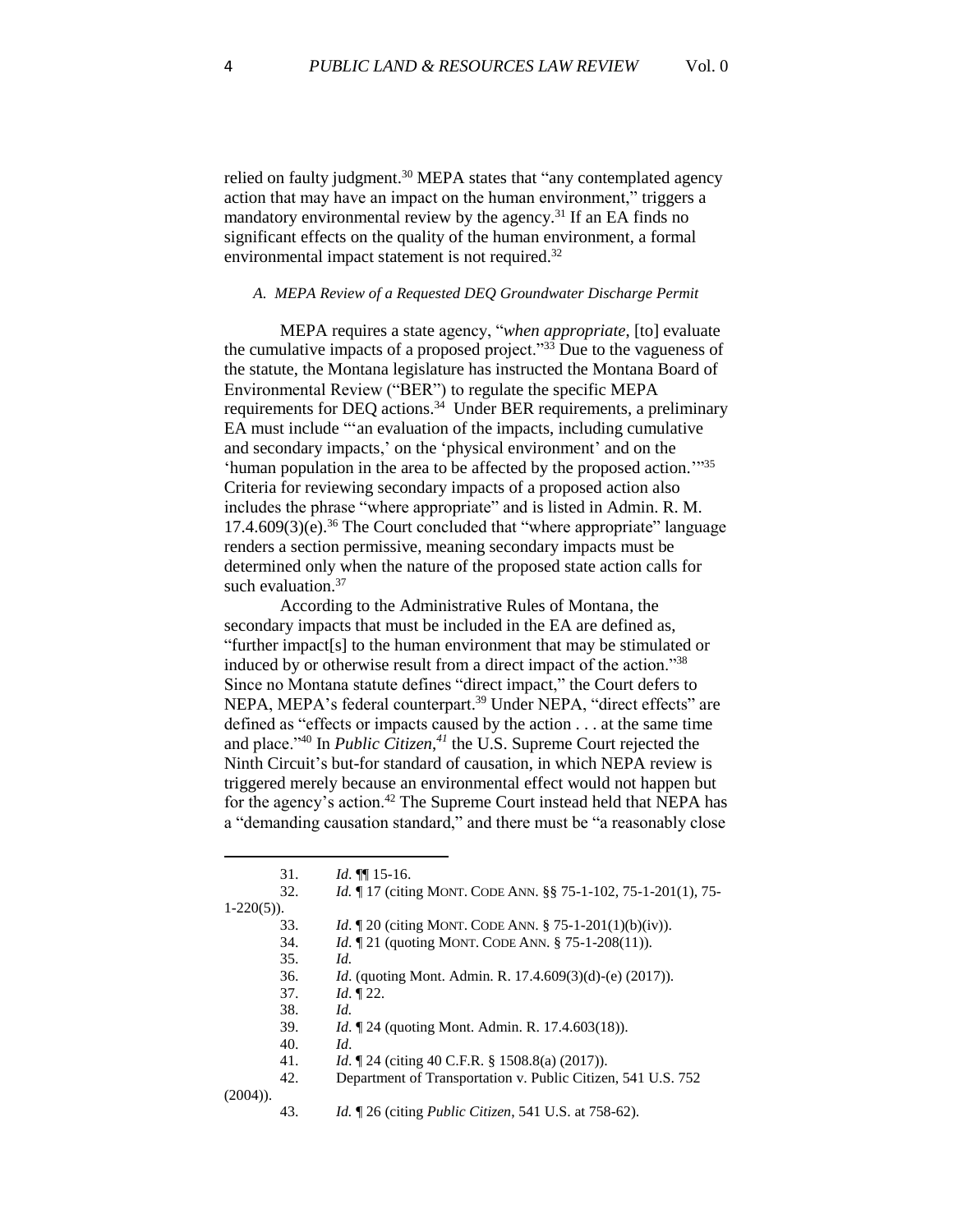causal relationship between the subject government action and the particular environmental effect."<sup>43</sup> In the present case, the Montana Supreme Court applied this demanding causation standard, holding that the construction and operation impacts of the contemplated facility were not direct impacts of the MGWPCS permit being issued, but instead the secondary impacts of the actual permitted activity.<sup>44</sup>

Additionally, the Montana Supreme Court emphasized that MEPA and NEPA require agencies to follow the procedural steps in completing environmental assessments, but give no additional regulatory authorization to those agencies. <sup>45</sup> Secondary impacts outside the state agency's control thus do not need evaluation during permit review because they lack the "reasonably close causal relationship between the triggering state action and the subject environmental effect."<sup>46</sup> MEPA requires state agencies to adequately consider only those effects that they have the authority to control. $47$  The Court held that since the Montana legislature has not given DEQ authority over general land use control, DEQ does not need to consider environmental impacts other than those related to water quality and construction of the wastewater treatment facility.<sup>48</sup>

#### *B. Governing Requirements for MWQA Permits*

The Montana Supreme Court also held that under MWQA, a wastewater discharge permit issued by DEQ must contain identification of the actual owner or operator of the contemplated facility before the permit may be issued.<sup>49</sup> The Court emphasized that MWQA, not MEPA, governs whether a MWQA application contains all necessary information to allow permit issuance.<sup>50</sup> DEQ is obligated under MWQA to follow BER wastewater discharge rules.<sup>51</sup> The rules mandate that "the owner or operator of any proposed source . . . which may discharge pollutants into state ground waters shall file a completed MGWPCS permit application."<sup>52</sup> Since it is undisputed that the name on the permit application–real-estate broker Lee Foss–is not the actual owner or operator of the proposed facility and an unknown third party would construct and operate the facility, DEQ violated BER rules when they issued the permit.<sup>53</sup>

47. *Id*. ¶ 33.

49. *Id*.

- 52. *Id*. ¶ 44.
- 53. *Id*. ¶ 42 (quoting Mont. Admin. R. 17.30.1023(3)).
- 54. *Id*. ¶¶ 43-44.

<sup>44.</sup> *Id*. ¶ 25 (citing *Public Citizen*, 541 U.S. at 767).

<sup>45.</sup> *Id*. ¶ 35.

<sup>46.</sup> *Id*. ¶¶ 41-43.

<sup>48.</sup> *Id.* ¶¶ 33-34.

<sup>50.</sup> *Id*. ¶ 42.

<sup>51.</sup> *Id*. ¶¶ 41-42.